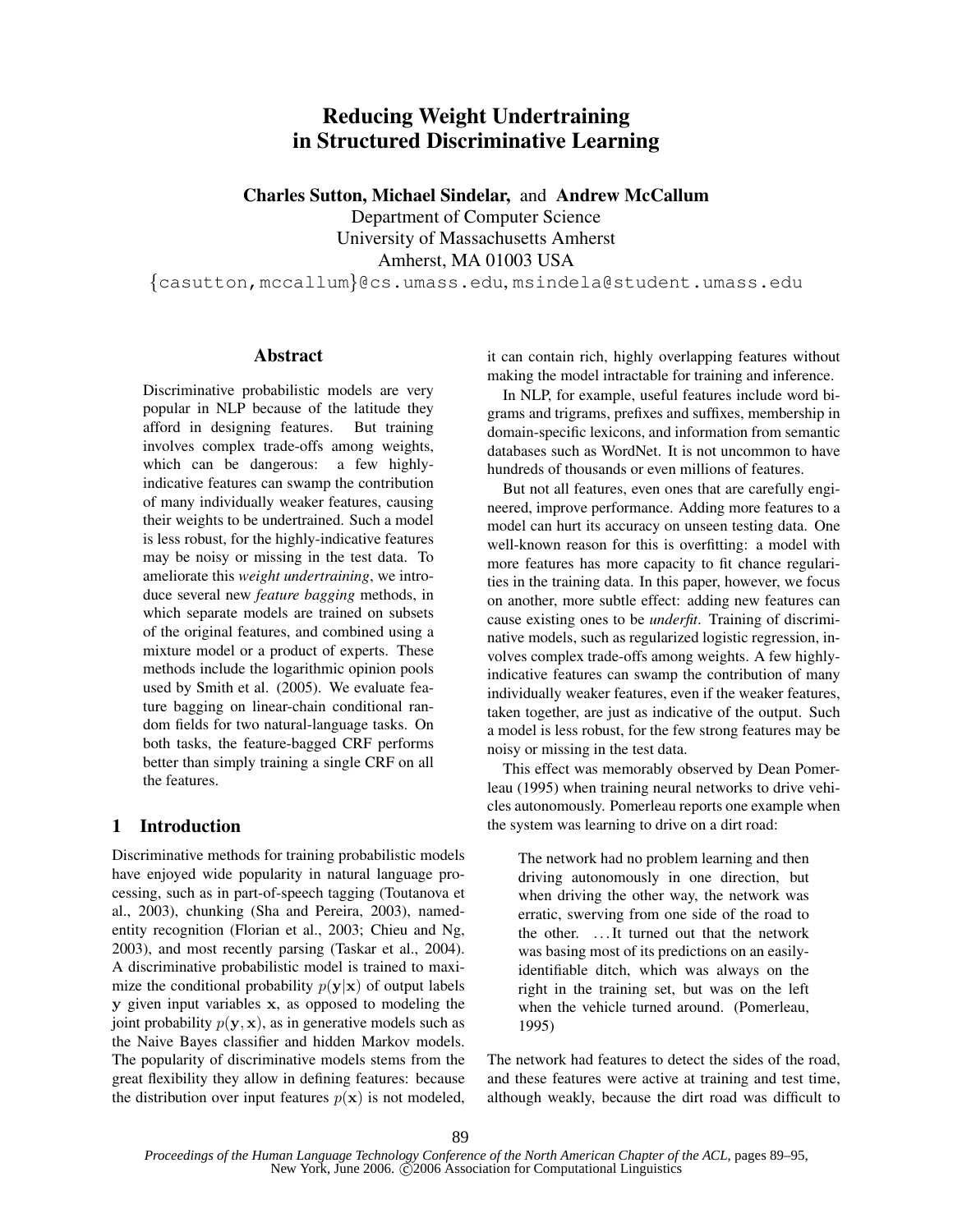detect. But the ditch was so highly indicative that the network did not learn the dependence between the road edge and the desired steering direction.

A natural way of avoiding undertraining is to train separate models for groups of competing features—in the driving example, one model with the ditch features, and one with the side-of-the-road features—and then average them into a single model. This is same idea behind *logarithmic opinion pools*, used by Smith, Cohn, and Osborne (2005) to reduce overfitting in CRFs. In this paper, we tailor our ensemble to reduce undertraining rather than overfitting, and we introduce several new combination methods, based on whether the mixture is taken additively or geometrically, and on a per-sequence or pertransition basis. We call this general class of methods *feature bagging*, by analogy to the well-known bagging algorithm for ensemble learning.

We test these methods on conditional random fields (CRFs) (Lafferty et al., 2001; Sutton and McCallum, 2006), which are discriminatively-trained undirected models. On two natural-language tasks, we show that feature bagging performs significantly better than training a single CRF with all available features.

#### 2 Conditional Random Fields

*Conditional random fields* (CRFs) (Lafferty et al., 2001; Sutton and McCallum, 2006) are undirected graphical models of a conditional distribution. Let G be an undirected graphical model over random vectors y and x. As a typical special case,  $y = \{y_t\}$  and  $x = \{x_t\}$  for  $t = 1, \ldots, T$ , so that y is a labeling of an observed sequence x. For a given collection  $C = \{ \{y_c, x_c\} \}$  of cliques in G, a CRF models the conditional probability of an assignment to labels y given the observed variables x as:

$$
p_{\Lambda}(\mathbf{y}|\mathbf{x}) = \frac{1}{Z(\mathbf{x})} \prod_{c \in C} \Phi(\mathbf{y}_c, \mathbf{x}_c),
$$
 (1)

where  $\Phi$  is a potential function and the partition function  $Z(\mathbf{x}) = \sum_{\mathbf{y}} \prod_{c \in C} \Phi(\mathbf{y}_c, \mathbf{x}_c)$  is a normalization factor over all possible label assignments.

We assume the potentials factorize according to a set of features  $\{f_k\}$ , which are given and fixed, so that

$$
\Phi(\mathbf{y}_c, \mathbf{x}_c) = \exp\left(\sum_k \lambda_k f_k(\mathbf{y}_c, \mathbf{x}_c)\right) \tag{2}
$$

The model parameters are a set of real weights  $\Lambda = {\lambda_k}$ , one weight for each feature.

Many applications have used the *linear-chain CRF*, in which a first-order Markov assumption is made on the hidden variables. In this case, the cliques of the conditional model are the nodes and edges, so that there are feature functions  $f_k(y_{t-1}, y_t, \mathbf{x}, t)$  for each label transition. (Here we write the feature functions as potentially



Figure 1: Effect of a single strong feature drowning out weaker features in logistic regression on synthetic data. The  $x$ -axis indicates the strength of the strong feature. In the top line, the strong feature is present at training and test time. In the bottom line, the strong feature is missing from the training data at test time.

depending on the entire input sequence.) Feature functions can be arbitrary. For example, a feature function  $f_k(y_{t-1}, y_t, \mathbf{x}, t)$  could be a binary test that has value 1 if and only if y<sup>t</sup>−<sup>1</sup> has the label "*adjective*", y<sup>t</sup> has the label "*proper noun*", and  $x_t$  begins with a capital letter.

Linear-chain CRFs correspond to finite state machines, and can be roughly understood as conditionally-trained hidden Markov models (HMMs). This class of CRFs is also a globally-normalized extension to *Maximum Entropy Markov Models* (McCallum et al., 2000) that avoids the label bias problem (Lafferty et al., 2001).

Note that the number of state sequences is exponential in the input sequence length  $T$ . In linear-chain CRFs, the partition function  $Z(\mathbf{x})$ , the node marginals  $p(y_i|\mathbf{x})$ , and the Viterbi labeling can be calculated efficiently by variants of the dynamic programming algorithms for HMMs.

## 3 Weight Undertraining

In the section, we give a simple demonstration of weight undertraining. In a discriminative classifier, such as a neural network or logistic regression, a few strong features can drown out the effect of many individually weaker features, even if the weak features are just as indicative put together. To demonstrate this effect, we present an illustrative experiment using logistic regression, because of its strong relation to CRFs. (Linear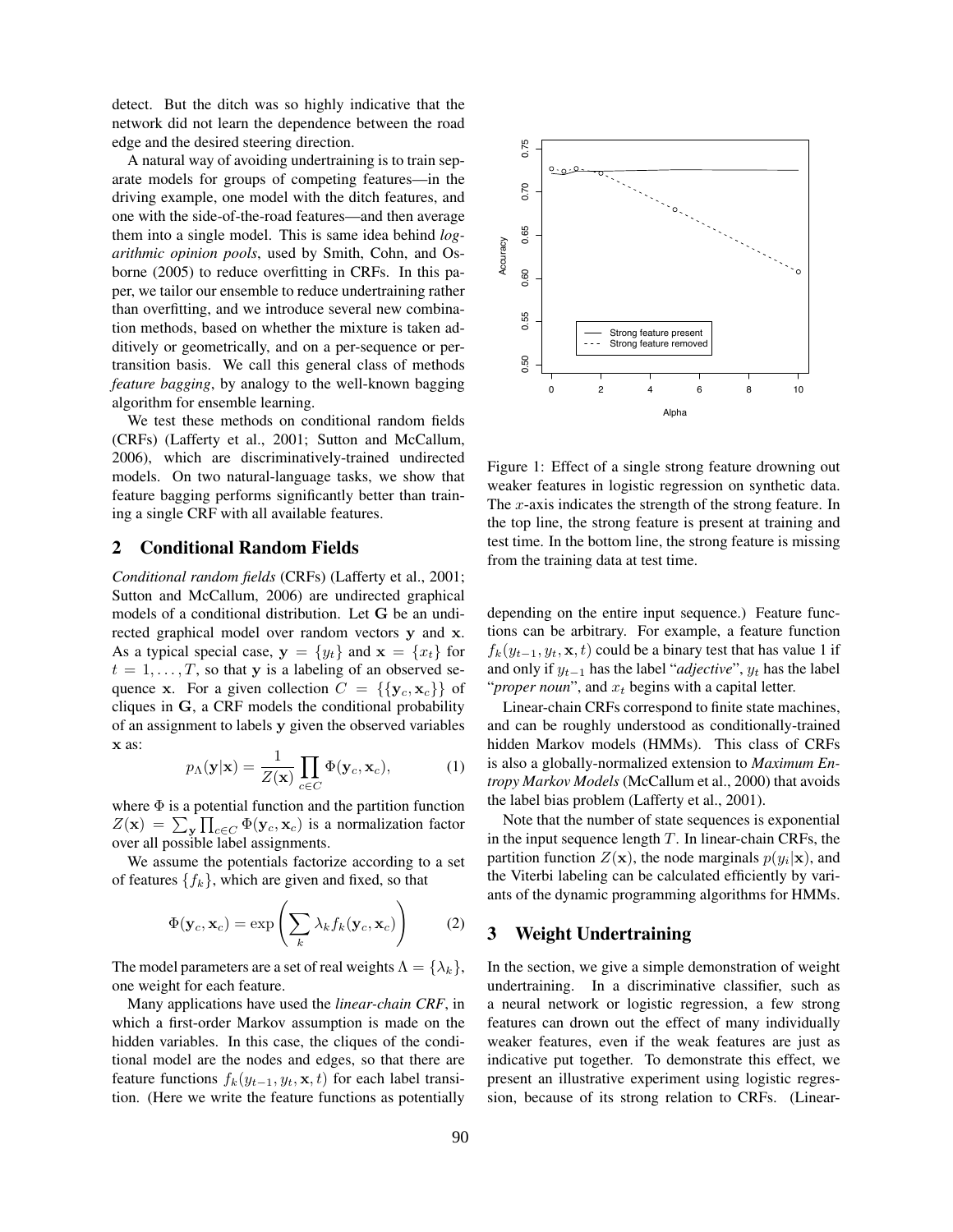chain conditional random fields are the generalization of logistic regression to sequence data.)

Consider random variables  $x_1 \ldots x_n$ , each distributed as independent standard normal variables. The output y is a binary variable whose probability depends on all the  $x_i$ ; specifically, we define its distribution as  $y \sim$ Bernoulli( $logit(\sum_i x_i)$ ). The correct decision boundary in this synthetic problem is the hyperplane tangent to the weight vector  $(1, 1, \ldots, 1)$ . Thus, if *n* is large, each  $x_i$ contributes weakly to the output  $y$ . Finally, we include a highly indicative feature  $x_S = \alpha \sum_i x_i + \mathcal{N}(\mu)$  $0, \sigma^2 = 0.04$ . This variable alone is sufficient to determine the distribution of y. The variable  $\alpha$  is a parameter of the problem that determines how strongly indicative  $x<sub>S</sub>$  is; specifically, when  $\alpha = 0$ , the variable  $x<sub>S</sub>$  is random noise.

We choose this synthetic model by analogy to Pomerleau's observations. The  $x_i$  correspond to the side of the road in Pomerleau's case—the weak features present at both testing and training—and  $x<sub>S</sub>$  corresponds to the ditch—the strongly indicative feature that is corrupted at test time.

We examine how badly the learned classifier is degraded when  $x<sub>S</sub>$  feature is present at training time but missing at test time. For several values of the weight parameter  $\alpha$ , we train a regularized logistic regression classifier on 1000 instances with  $n = 10$  weak variables. In Figure 1, we show how the amount of error caused by ablating  $x<sub>S</sub>$  at test time varies according to the strength of  $x<sub>S</sub>$ . Each point in Figure 1 is averaged over 100 randomly-generated data sets. When  $x<sub>S</sub>$  is weakly indicative, it does not affect the predictions of the model at all, and the classifier's performance is the same whether it appears at test time or not. When  $x<sub>S</sub>$  becomes strongly indicative, however, the classifier learns to depend on it, and performs much more poorly when  $x_S$  is ablated, even though exactly the same information is available in the weak features.

## 4 Feature Bagging

In this section, we describe the feature bagging method. We divide the set of features  $F = \{f_k\}$  into a collection of possibly overlapping subsets  $\mathcal{F} = \{F_1, \dots F_M\},\$ which we call *feature bags*. We train individual CRFs on each of the feature bags using standard MAP training, yielding individual CRFs  $\{p_1, \ldots, p_M\}$ .

We average the individual CRFs into a single combined model. This averaging can be performed in several ways: we can average probabilities of entire sequences, or of individual transitions; and we can average using the arithmetic mean, or the geometric mean. This yields four combination methods:

1. *Per-sequence mixture.* The distribution over label

sequences y given inputs x is modeled as a mixture of the individual CRFs. Given nonnegative weights  $\{\alpha_1, \dots \alpha_m\}$  that sum to 1, the combined model is given by

$$
p_{\rm SM}(\mathbf{y}|\mathbf{x}) = \sum_{i=1}^{M} \alpha_i p_i(\mathbf{y}|\mathbf{x}).
$$
 (3)

It is easily seen that if the sequence model is defined as in Equation 3, then the pairwise marginals are mixtures as well:

$$
p_{\rm SM}(y_t, y_{t-1}|\mathbf{x}) = \sum_{i=1}^{M} \alpha_i p_i(y_t, y_{t-1}|\mathbf{x}). \quad (4)
$$

The probabilities  $p_i(y_t, y_{t-1}|\mathbf{x})$  are pairwise marginal probabilities in the individual models, which can be efficiently computed by the forward-backward algorithm.

We can perform decoding in the mixture model by maximizing the individual node marginals. That is, to predict  $y_t$  we compute

$$
y_t^* = \arg\max_{y_t} p_{\text{SM}}(y_t|\mathbf{x}) = \arg\max_{y_t} \sum_i \alpha_i p_i(y_t|\mathbf{x}),
$$
\n(5)

where  $p_i(y_t|\mathbf{x})$  is computed by first running forward-backward on each of the individual CRFs.

In the results here, however, we compute the maximum probability sequence approximately, as follows. We form a linear-chain distribution  $p_{APPX}(\mathbf{y}|\mathbf{x}) = \prod_t p_{SM}(y_t|y_{t-1}, \mathbf{x})$ , and compute the most probable sequence according to  $p_{APPX}$  by the Viterbi algorithm. This is approximate because  $p_{\text{SM}}$ is not a linear-chain distribution in general, even when all the components are. However, the distribution  $p_{APPX}$  does minimize the KL-divergence  $D(p_{\text{SM}}||q)$  over all linear-chain distributions q.

The mixture weights can be selected in a variety of ways, including equal voting, as in traditional bagging, or EM.

2. *Per-sequence product of experts.* These are the logarithmic opinion pools that have been applied to CRFs by (Smith et al., 2005). The distribution over label sequences  $y$  given inputs  $x$  is modeled as a product of experts (Hinton, 2000). In a product of experts, instead of summing the probabilities from the individual models, we multiply them together. Essentially we take a geometric mean instead of an arithmetic mean. Given nonnegative weights  $\{\alpha_1, \dots \alpha_m\}$  that sum to 1, the product model is

$$
p(\mathbf{y}|\mathbf{x}) \propto \prod_{i=1}^{M} (p_i(\mathbf{y}|\mathbf{x}))^{\alpha_i} . \tag{6}
$$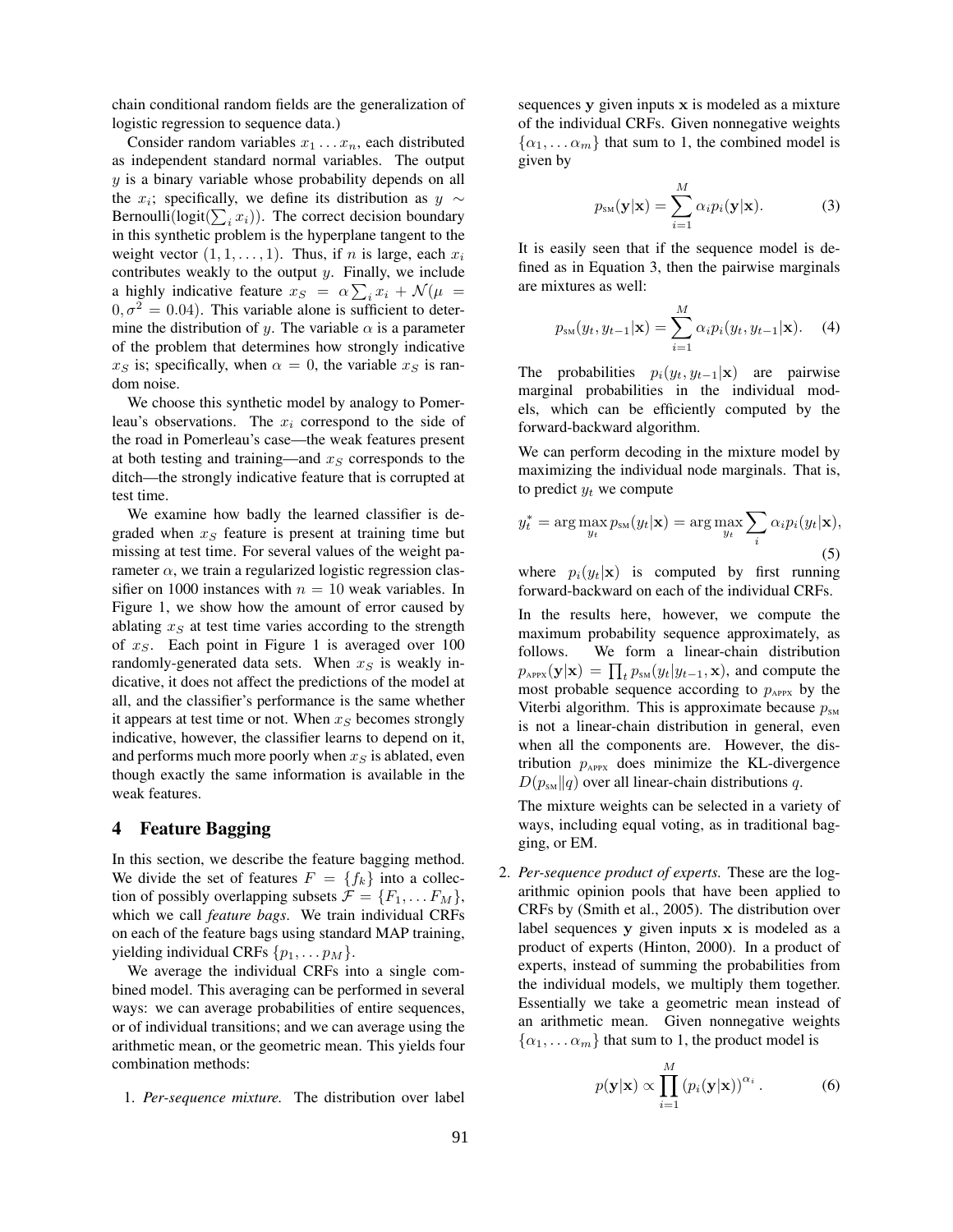The combined model can also be viewed as a conditional random field whose features are the log probabilities from the original models:

$$
p(\mathbf{y}|\mathbf{x}) \propto \exp\left\{\sum_{i=1}^{M} \alpha_i \log p_i(\mathbf{y}|\mathbf{x})\right\} \qquad (7)
$$

By substituting in the CRF definition, it can be seen that the model in Equation 7 is simply a single CRF whose parameters are a weighted average of the original parameters. So feature bagging using the product method does not increase the family of models that are considered: standard training of a single CRF on all available features could potentially pick the same parameters as the bagged model.

Nevertheless, in Section 5, we show that this feature bagging method performs better than standard CRF training.

The previous two combination methods combine the individual models by averaging probabilities of entire sequences. Alternatively, in a sequence model we can average probabilities of individual transitions  $p_i(y_t|y_{t-1}, \mathbf{x})$ . Computing these transition probabilities requires performing probabilistic inference in  $\sum_{\mathbf{y} \setminus y_t, y_{t+1}} p(\mathbf{y} | y_{t-1}, \mathbf{x}).$  This yields two other combination methods: each of the original CRFs, because  $p_i(y_t|y_{t-1}, \mathbf{x})$  =

3. *Per-transition mixture.* The transition probabilities are modeled as

$$
p_{\text{TM}}(y_t|y_{t-1}, \mathbf{x}) = \sum_{i=1}^{M} \alpha_i p_i(y_t|y_{t-1}, \mathbf{x}) \quad (8)
$$

Intuitively, the difference between per-sequence and per-transition mixtures can be understood generatively. In order to generate a label sequence y given an input x, the per-sequence model selects a mixture component, and then generates y using only that component. The per-transition model, on the other hand, selects a component, generates  $y_1$  from that component, selects another component, generates  $y_2$  from the second component given  $y_1$ , and so on.

4. *Per-transition product of experts.* Finally, we can combine the transition distributions using a product model

$$
p_{\rm sr}(y_t|y_{t-1}, \mathbf{x}) \propto \prod_{i=1}^{M} p(y_t|y_{t-1}, \mathbf{x})^{\alpha_i} \qquad (9)
$$

Each transition distribution is thus—similarly to the per-sequence case—an exponential-family distribution whose features are the log transition probabilities from the individual models. Unlike the per-sequence product, there is no weight-averaging trick here, because the probabilities  $p(y_t|y_{t-1}, \mathbf{x})$ are marginal probabilities.

Considered as a sequence distribution  $p(\mathbf{y}|\mathbf{x})$ , the per-transition product is a locally-normalized maximum-entropy Markov model (McCallum et al., 2000). It would not be expected to suffer from label bias, however, because each of the features take the future into account; they are marginal probabilities from CRFs.

Of these four combination methods, Method 2, the persequence product of experts, is originally due to Smith et al. (2005). The other three combination methods are as far as we know novel. In the next section, we compare the four combination methods on several sequence labeling tasks. Although for concreteness we describe them in terms of sequence models, they may be generalized to arbitrary graphical structures.

## 5 Results

We evaluate feature bagging on two natural language tasks, named entity recognition and noun-phrase chunking. We use the standard CoNLL 2003 English data set, which is taken from Reuters newswire and consists of a training set of 14987 sentences, a development set of 3466 sentences, and a testing set of 3684 sentences. The named-entity labels in this data set corresponding to people, locations, organizations and other miscellaneous entities. Our second task is noun-phrase chunking. We use the standard CoNLL 2000 data set, which consists of 8936 sentences for training and 2012 sentences for testing, taken from Wall Street Journal articles annotated by the Penn Treebank project. Although the CoNLL 2000 data set is labeled with other chunk types as well, here we use only the NP chunks.

As is standard, we compute precision and recall for both tasks based upon the chunks (or named entities for CoNLL 2003) as

$$
P = \frac{\text{\# correctly labeled chunks}}{\text{\# labeled chunks}}
$$
\n
$$
R = \frac{\text{\# correctly labeled chunks}}{\text{\# actual chunks}}
$$

We report the harmonic mean of precision and recall as  $F_1 = (2PR)/(P + R).$ 

For both tasks, we use per-sequence product-of-experts feature bagging with two feature bags which we manually choose based on prior experience with the data set. For each experiment, we report two baseline CRFs, one trained on union of the two feature sets, and one trained only on the features that were present in both bags, such as lexical identity and regular expressions. In both data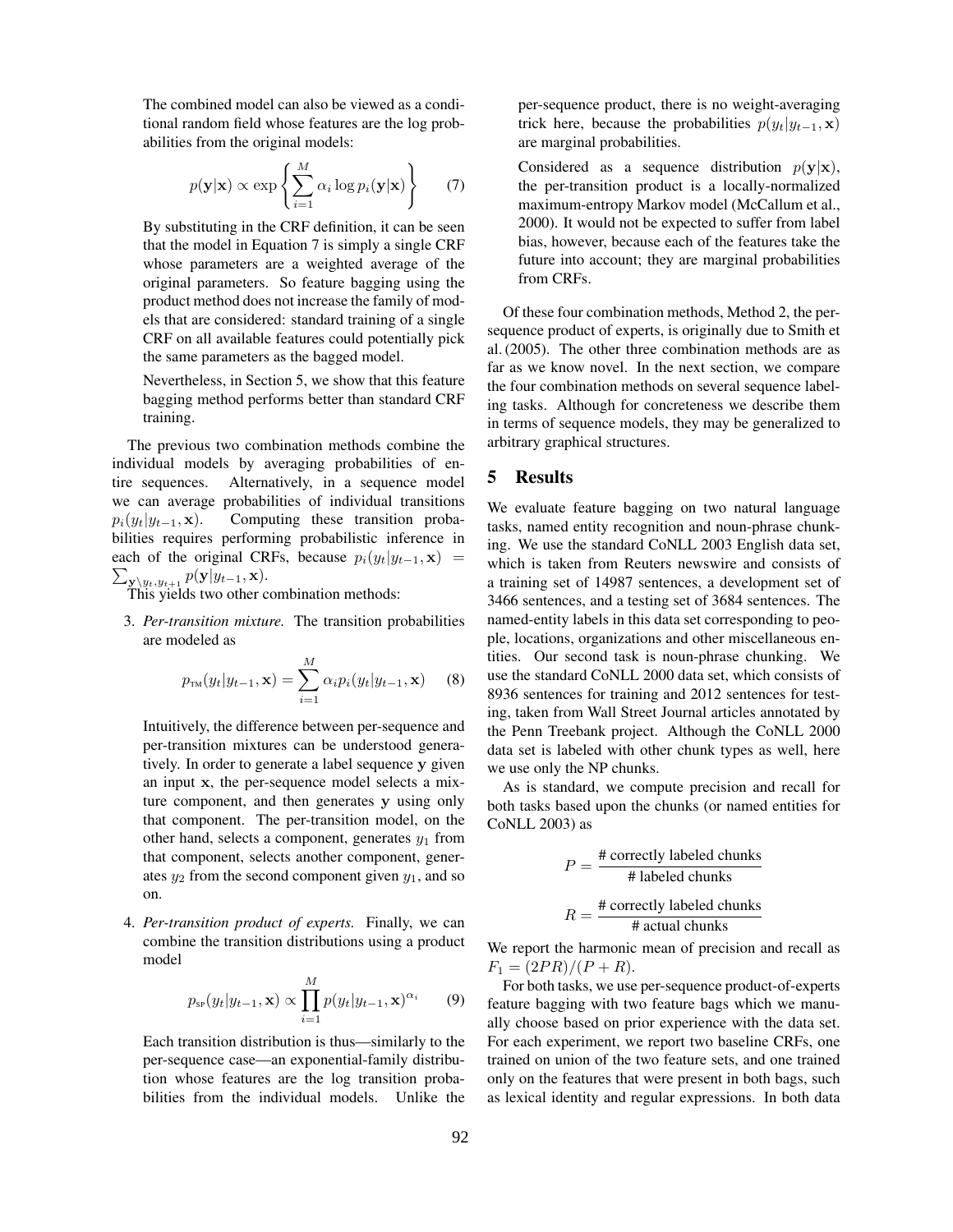sets, we trained the individual CRFs with a Gaussian prior on parameters with variance  $\sigma^2 = 10$ .

For the named entity task, we use two feature bags based upon character ngrams and lexicons. Both bags contain a set of baseline features, such as word identity and regular expressions (Table 4). The ngram CRF includes binary features for character ngrams of length 2, 3, and 4 and word prefixes and suffixes of length 2, 3, and 4. The lexicon CRF includes membership features for a variety of lexicons containing people names, places, and company names. The combined model has 2,342,543 features. The mixture weight  $\alpha$  is selected using the development set.

For the chunking task, the two feature sets are selected based upon part of speech and lexicons. Again, a set of baseline features are used, similar to the regular expressions and word identity features used on the named entity task (Table 4). The first bag also includes part-of-speech tags generated by the Brill tagger and the conjunctions of those tags used by Sha and Pereira (2003). The second bag uses lexicon membership features for lexicons containing names of people, places, and organizations. In addition, we use part-of-speech lexicons generated from the entire Treebank, such as a list of all words that appear as nouns. These lists are also used by the Brill tagger (Brill, 1994). The combined model uses 536,203 features. The mixture weight  $\alpha$  is selected using 2-fold cross validation. The chosen model had weight 0.55 on the lexicon model, and weight 0.45 on the ngram model.

In both data sets, the bagged model performs better than the single CRF trained with all of the features. For the named entity task, bagging improves performance from  $85.45\%$  to  $86.61\%$ , with a substantial error reduction of 8.32%. This is lower than the best reported results for this data set, which is 89.3% (Ando and Zhang, 2005), using a large amount of unlabeled data. For the chunking task, bagging improved the performance from 94.34% to 94.77%, with an error reduction of 7.60%. In both data sets, the improvement is statistically significant (McNemar's test;  $p < 0.01$ ).

On the chunking task, the bagged model also outperforms the models of Kudo and Matsumoto (2001) and Sha and Pereira (2003), and equals the currently-best results of (Ando and Zhang, 2005), who use a large amount of unlabeled data. Although we use lexicons that were not included in the previous models, the additional features actually do not help the original CRF. Only with feature bagging do these lexicons improve performance.

Finally, we compare the four bagging methods of Section 4: pre-transition mixture, pre-transition product of experts, and per-sequence mixture. On the named entity data, all four models perform in a statistical tie, with no statistically significant difference in their performance (Table 1). As we mentioned in the last section, the de-

| Model                             | F1    |
|-----------------------------------|-------|
| Per-sequence Product of Experts   | 86.61 |
| Per-transition Product of Experts | 86.58 |
| Per-sequence Mixture              | 86.46 |
| Per-transition Mixture            | 86.42 |

Table 1: Comparison of various bagging methods on the CoNLL 2003 Named Entity Task.

| Model                  | F1    |
|------------------------|-------|
| Single CRF(Base Feat.) | 81.52 |
| Single CRF(All Feat.)  | 85.45 |
| Combined CRF           | 86.61 |

Table 2: Results for the CoNLL 2003 Named Entity Task. The bagged CRF performs significantly better than a single CRF with all available features (McNemar's test;  $p < 0.01$ ).

coding procedure for the per-sequence mixture is approximate. It is possible that a different decoding procedure, such as maximizing the node marginals, would yield better performance.

#### 6 Previous Work

In the machine learning literature, there is much work on ensemble methods such as stacking, boosting, and bagging. Generally, the ensemble of classifiers is generated by training on different subsets of data, rather than different features. However, there is some literature within unstructured classified on combining models trained on feature subsets. Ho (1995) creates an ensemble of decision trees by randomly choosing a feature subset on which to grow each tree using standard decision tree learners. Other work along these lines include that of Bay (1998) using nearest-neighbor classifiers, and more recently Bryll et al (2003). Also, in Breiman's work on random forests (2001), ensembles of random decision trees are constructed by choosing a random feature at each node. This literature mostly has the goal of improving accuracy by reducing the classifier's variance, that is, reducing overfitting.

In contrast, O'Sullivan et al. (2000) specifically focus on increasing robustness by training classifiers to use all of the available features. Their algorithm FeatureBoost is analogous to AdaBoost, except that the meta-learning algorithm maintains weights on features instead of on instances. Feature subsets are automatically sampled based on which features, if corrupted, would most affect the ensemble's prediction. They show that FeatureBoost is more robust than AdaBoost on synthetically corrupted UCI data sets. Their method does not easily extend to sequence models, especially natural-language models with hundreds of thousands of features.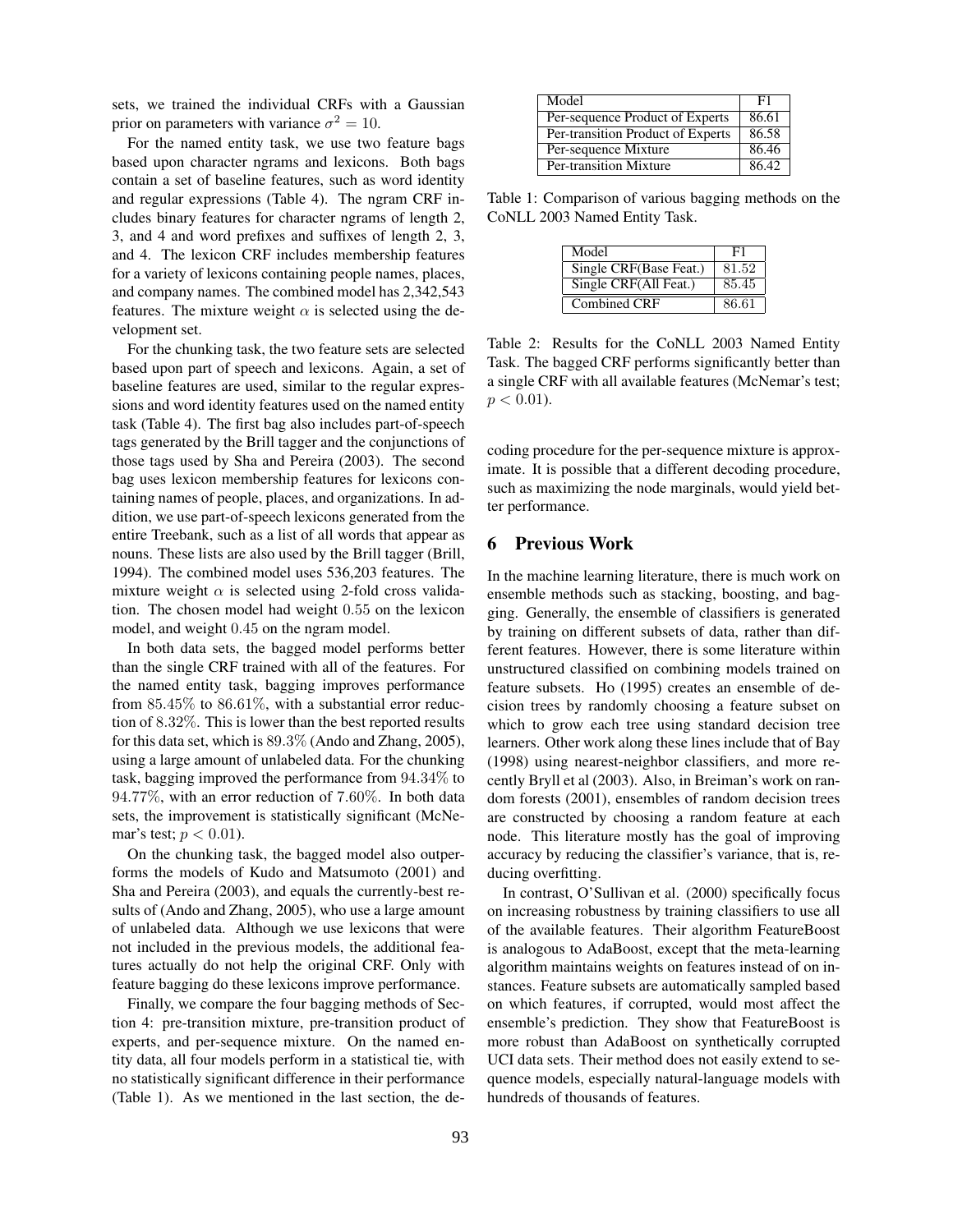| Model                      | F1    |
|----------------------------|-------|
| Single CRF(Base Feat.)     | 89.60 |
| Single CRF(All Feat.)      | 94.34 |
| (Sha and Pereira, 2003)    | 94.38 |
| (Kudo and Matsumoto, 2001) | 94.39 |
| (Ando and Zhang, 2005)     | 94.70 |
| Combined CRF               | 94.77 |

Table 3: Results for the CoNLL 2000 Chunking Task. The bagged CRF performs significantly better than a single CRF (McNemar's test;  $p < 0.01$ ), and equals the results of (Ando and Zhang, 2005), who use a large amount of unlabeled data.

| $w_t = w$                                                       |
|-----------------------------------------------------------------|
| $w_t$ begins with a capital letter                              |
| $w_t$ contains only capital letters                             |
| $w_t$ is a single capital letter                                |
| $w_t$ contains some capital letters and some lowercase          |
| $w_t$ contains a numeric character                              |
| $w_t$ contains only numeric characters                          |
| $w_t$ appears to be a number                                    |
| $w_t$ is a string of at least two periods                       |
| $w_t$ ends with a period                                        |
| $w_t$ contains a dash                                           |
| $w_t$ appears to be an acronym                                  |
| $w_t$ appears to be an initial                                  |
| $w_t$ is a single letter                                        |
| $w_t$ contains punctuation                                      |
| $w_t$ contains quotation marks                                  |
| $P_t = P$                                                       |
| All features for time $t + \delta$ for all $\delta \in [-2, 2]$ |
|                                                                 |

Table 4: Baseline features used in all bags. In the above  $w_t$  is the word at position t,  $P_t$  is the POS tag at position  $t$ ,  $w$  ranges over all words in the training data, and  $P$ ranges over all chunk tags supplied in the training data. The "appears to be" features are based on hand-designed regular expressions.

There is less work on ensembles of sequence models, as opposed to unstructured classifiers. One example is Altun, Hofmann, and Johnson (2003), who describe a boosting algorithm for sequence models, but they boost instances, not features. In fact, the main advantage of their technique is increased model sparseness, whereas in this work we aim to fully use *more* features to increase accuracy and robustness.

Most closely related to the present work is that on logarithmic opinion pools for CRFs (Smith et al., 2005), which we have called per-sequence mixture of experts in this paper. The previous work focuses on reducing overfitting, combining a model of many features with several simpler models. In contrast, here we apply feature bagging to reduce feature undertraining, combining several models with complementary feature sets. Our current positive results are probably not due to reduction in overfitting, for as we have observed, all the models we test, including the bagged one, have 99.9% F1 on the training set. Now, feature undertraining can be viewed as a type of overfitting, because it arises when a set of features is more indicative in the training set than the testing set. Understanding this particular type of overfitting is useful, because it motivates the choice of feature bags that we explore in this work. Indeed, one contribution of the present work is demonstrating how a careful choice of feature bags can yield state-of-the-art performance.

Concurrently and independently, Smith and Osborne (2006) present similar experiments on the CoNLL-2003 data set, examining a per-sequence mixture of experts (that is, a logarithmic opinion pool), in which the lexicon features are trained separately. Their work presents more detailed error analysis than we do here, while we present results both on other combination methods and on NP chunking.

#### 7 Conclusion

Discriminatively-trained probabilistic models have had much success in applications because of their flexibility in defining features, but sometimes even highlyindicative features can fail to increase performance. We have shown that this can be due to feature undertraining, where highly-indicative features prevent training of many weaker features. One solution to this is feature bagging: repeatedly selecting feature subsets, training separate models on each subset, and averaging the individual models.

On large, real-world natural-language processing tasks, feature bagging significantly improves performance, even with only two feature subsets. In this work, we choose the subsets based on our intuition of which features are complementary for this task, but automatically determining the feature subsets is an interesting area for future work.

#### Acknowledgments

We thank Andrew Ng, Hanna Wallach, Jerod Weinman, and Max Welling for helpful conversations. This work was supported in part by the Center for Intelligent Information Retrieval, in part by the Defense Advanced Research Projects Agency (DARPA), in part by The Central Intelligence Agency, the National Security Agency and National Science Foundation under NSF grant #IIS-0326249, and in part by The Central Intelligence Agency, the National Security Agency and National Science Foundation under NSF grant #IIS-0427594. Any opinions, findings and conclusions or recommendations expressed in this material are the author(s) and do not necessarily reflect those of the sponsor.